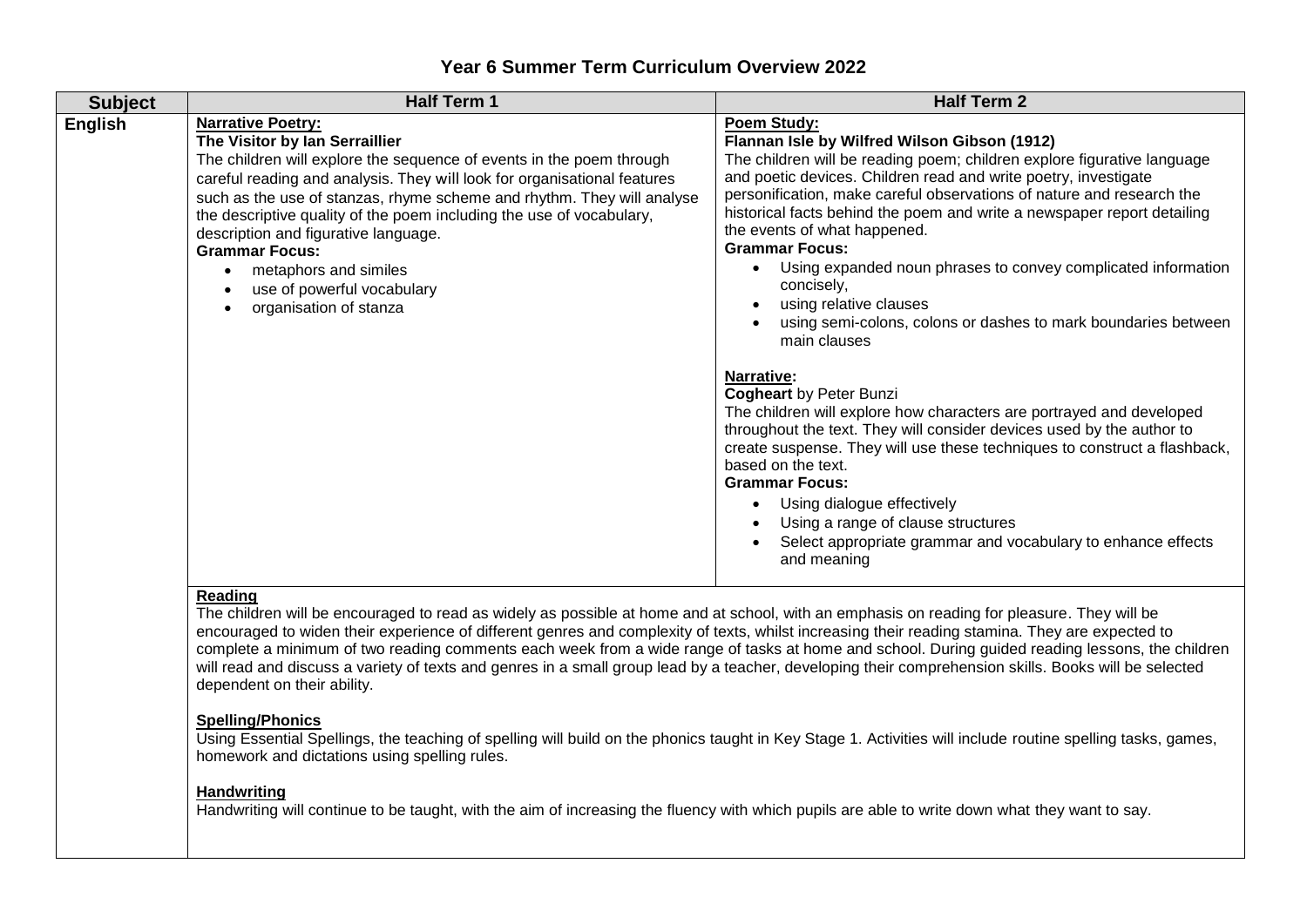| <b>Mathematics</b> | Algebra                                                                                                                                                 | <b>Project Based Learning</b>                                                |
|--------------------|---------------------------------------------------------------------------------------------------------------------------------------------------------|------------------------------------------------------------------------------|
|                    | finding a rule                                                                                                                                          | <b>Financial Maths and Enterprise</b>                                        |
|                    | forming expressions                                                                                                                                     | introduction to budgeting<br>$\bullet$                                       |
|                    | substitution                                                                                                                                            | introduction to the project                                                  |
|                    | formulae<br>$\bullet$                                                                                                                                   | initial business ideas and market research                                   |
|                    | forming equations                                                                                                                                       | product planning                                                             |
|                    | solving one and two-step equations<br>$\bullet$                                                                                                         | creating a business plan<br>$\bullet$                                        |
|                    | <b>Statistics</b>                                                                                                                                       | making, marketing and selling                                                |
|                    | read and interpret line graphs<br>$\bullet$                                                                                                             | evaluation and reflection                                                    |
|                    | draw line graphs                                                                                                                                        |                                                                              |
|                    | use line graphs to solve problems<br>$\bullet$                                                                                                          |                                                                              |
|                    | read and interpret pie charts                                                                                                                           |                                                                              |
|                    | pie charts with percentages                                                                                                                             |                                                                              |
|                    | draw pie charts                                                                                                                                         |                                                                              |
|                    | calculating the mean                                                                                                                                    |                                                                              |
|                    | <b>Position and Direction</b>                                                                                                                           |                                                                              |
|                    | positioning in all four quadrants                                                                                                                       |                                                                              |
|                    | Missing coordinates                                                                                                                                     |                                                                              |
|                    | translation                                                                                                                                             |                                                                              |
|                    | reflection                                                                                                                                              |                                                                              |
|                    |                                                                                                                                                         |                                                                              |
|                    | <b>Revision</b>                                                                                                                                         |                                                                              |
|                    |                                                                                                                                                         |                                                                              |
|                    | These skills will be taught separately. However, the children will be given opportunities to make rich connections across mathematical ideas to develop |                                                                              |
|                    | fluency, mathematical reasoning and competence in problem solving. They will also apply their mathematical knowledge to science and other               |                                                                              |
|                    | subjects.                                                                                                                                               |                                                                              |
|                    |                                                                                                                                                         |                                                                              |
| <b>Science</b>     | Animals including humans - Biology (continuation from spring term)                                                                                      | <b>Electricity - Physics</b>                                                 |
|                    | Children recognise the impact of diet, exercise, drugs and lifestyle on the                                                                             | Children will construct circuits with an increasing number of components     |
|                    | way their bodies function.                                                                                                                              | and contrast the effects this has on the function of the components. They    |
|                    |                                                                                                                                                         | will learn to use the recognised electrical symbols to record circuits,      |
|                    | <b>Living Things and their Habitats - Biology</b>                                                                                                       | particularly as the circuits become more complex. The children will then     |
|                    | Children will build on their knowledge of living things from previous years                                                                             | apply their knowledge to construct circuits for real life contexts, and then |
|                    | and deepen their understanding of why and how organisms are classified.                                                                                 | report on and present how they did this, as scientists, to the class         |
|                    | They will explore the process of classification in some detail and how it                                                                               |                                                                              |
|                    | differs from, but relates to, the identification of living things. Children will                                                                        |                                                                              |
|                    | become aware of the types and characteristics of organisms that belong in                                                                               |                                                                              |
|                    | each of the five kingdoms of living things (animals, plants, fungi, bacteria                                                                            |                                                                              |
|                    | and Protista) and the major sub-groups the kingdoms include. They will                                                                                  |                                                                              |
|                    | learn about how Linnaeus developed the system for classifying all living                                                                                |                                                                              |
|                    | things using their observable characteristics.                                                                                                          |                                                                              |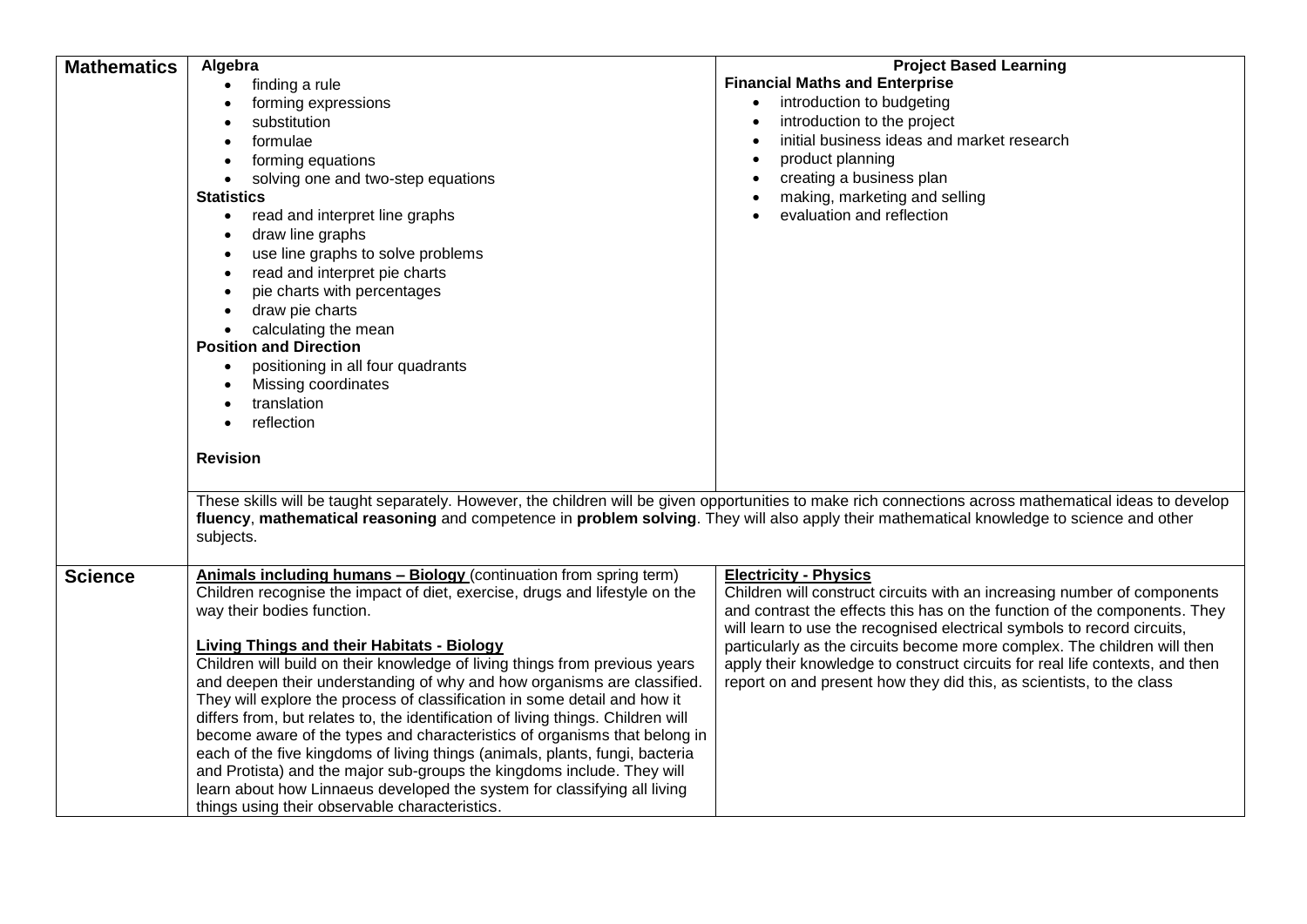|                                                                | When working scientifically, the children will be identifying the effect of changing one component at a time in a circuit; carry out illustrative<br>practical work, describe circuits using scientific language and record them using the recognised symbols. They will explore the work of<br>scientists and scientific research. Children will use observations and secondary source material to help classify living things, record plants<br>and animals in the school environment and use evidence to support or refute ideas.<br>They will:<br>Make observations<br>$\bullet$<br>Classify and look for patterns<br>Using scientific knowledge to ask questions and draw conclusions<br>Planning different types of enquiry<br>Controlling variables where necessary<br>Taking accurate measurements<br>$\bullet$ |                                                                                                                                                                                                                                                                                                                                                                                                                                                                                                                                                                                                                                                                                                                                                                                                                                  |
|----------------------------------------------------------------|-------------------------------------------------------------------------------------------------------------------------------------------------------------------------------------------------------------------------------------------------------------------------------------------------------------------------------------------------------------------------------------------------------------------------------------------------------------------------------------------------------------------------------------------------------------------------------------------------------------------------------------------------------------------------------------------------------------------------------------------------------------------------------------------------------------------------|----------------------------------------------------------------------------------------------------------------------------------------------------------------------------------------------------------------------------------------------------------------------------------------------------------------------------------------------------------------------------------------------------------------------------------------------------------------------------------------------------------------------------------------------------------------------------------------------------------------------------------------------------------------------------------------------------------------------------------------------------------------------------------------------------------------------------------|
| <b>Computing</b>                                               | <b>Spreadsheets</b> (continued from Spring term)<br>The children will learn how to navigate around a spreadsheet; they will<br>learn to explain what rows and columns are and enter data including text,<br>numbers and images into cells. Pupils will to enter simple formulae into<br>cells and begin to start using a spreadsheet to model a real-life situation<br>and use calculations to work out mathematical problems.                                                                                                                                                                                                                                                                                                                                                                                          | <b>Blogging</b><br>Children learn the basic principles of creating and maintaining a blog in a<br>controlled and safe environment. This unit will give children a basic<br>understanding of how to plan, create and present their own blog.                                                                                                                                                                                                                                                                                                                                                                                                                                                                                                                                                                                      |
|                                                                | <b>Online Safety</b><br>Throughout computing lessons, the children will discuss essential online-safety rules and learn to use technology safely, respectfully and responsibly,<br>recognising acceptable/unacceptable behaviour and identifying a range of ways to report concerns about content and contact.                                                                                                                                                                                                                                                                                                                                                                                                                                                                                                          |                                                                                                                                                                                                                                                                                                                                                                                                                                                                                                                                                                                                                                                                                                                                                                                                                                  |
| Art &<br>Design/<br><b>Design</b><br><b>Technology</b><br>(DT) | Art: A Sense of Place<br>The children will explore the rural and/or urban landscape as a starting<br>point for two-dimensional work. They will record their observations through<br>drawing and photography. They will use shape, form, space, colour,<br>texture and pattern to develop and communicate their ideas. They will<br>consider the concepts, methods and materials employed by artists who<br>have responded to landscapes in different ways such as through colour,<br>tone and composition.                                                                                                                                                                                                                                                                                                              | <b>Design Technology: Bread</b><br>Children will investigate types of bread and its importance in culture and<br>religion. They will research ingredients, and design and make bread.<br><b>Art: Talking Textiles</b><br>In this unit, children explore how stories have been represented in textiles<br>in different times and cultures. They work together to make a two- or<br>three-dimensional work based on a familiar story, myth or legend. They<br>investigate and use a range of materials, techniques and textile processes<br>to create surface patterns and textures and other visual effects.<br><b>Making working constructions powered by electricity</b><br>Understand and use electrical systems in their products (for example,<br>series/parallel circuits incorporating switches, bulbs, buzzers and motors |
| History/<br>Geography                                          | <b>Geography: Protecting the Environment</b><br>In this unit, the children will consider if we are damaging our world and<br>how we can protect it. The children will investigate energy production, the<br>oceans and minerals, as well as conducting an enquiry into how the<br>school can become more sustainable.                                                                                                                                                                                                                                                                                                                                                                                                                                                                                                   | History: The Ancient Greeks - What did the Greeks do foe us?<br>In this unit, the children will learn about aspects of political, social and<br>cultural Ancient Greek life. They will focus on some areas in depth, such<br>as the systems of government, religion and the importance of the Olympic<br>Games. They will examine the legacy of the Ancient Greeks, and will have<br>opportunities for further study of areas of interest. While they will gain an<br>overview of the period, the main focus will be on the Classical period.                                                                                                                                                                                                                                                                                    |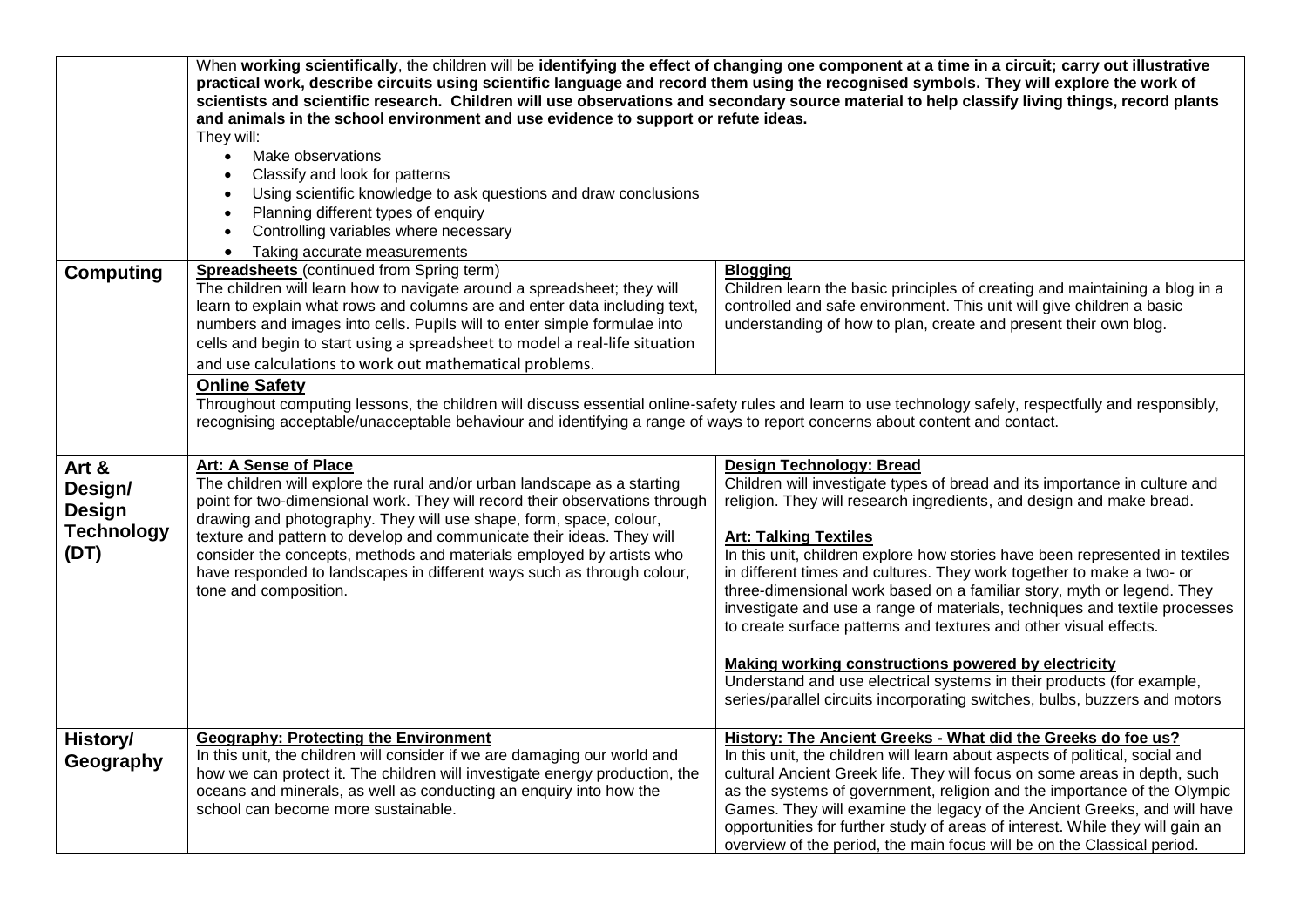| <b>Modern</b><br>Foreign<br>Language:<br><b>French</b>                              | In My French House<br>Pupils learn how to describe a house, the different rooms and who lives<br>there. They also learn about prepositions to explain where items are<br>arranged in their bedrooms and consolidate the grammar and vocabulary<br>they have learned by writing a letter to describe their family, home and<br>bedroom.                                                                                                                                                                                                                                                                                                                                                                                                                                                                                                                                | <b>Planning a French Holiday</b><br>The children learn to use a combination of present and near-future tenses,<br>and become familiar with holiday-related vocabulary around packing a<br>suitcase and planning a journey. They explore which countries they might<br>visit and why and ultimately research and plan a holiday to France.                                                                                                                |
|-------------------------------------------------------------------------------------|-----------------------------------------------------------------------------------------------------------------------------------------------------------------------------------------------------------------------------------------------------------------------------------------------------------------------------------------------------------------------------------------------------------------------------------------------------------------------------------------------------------------------------------------------------------------------------------------------------------------------------------------------------------------------------------------------------------------------------------------------------------------------------------------------------------------------------------------------------------------------|----------------------------------------------------------------------------------------------------------------------------------------------------------------------------------------------------------------------------------------------------------------------------------------------------------------------------------------------------------------------------------------------------------------------------------------------------------|
| <b>Music</b><br>Taught by Mrs.<br>Downie                                            | Growth - Beat/Structure In this unit, the children will develop an understanding of the history of music. They will demonstrate to sing and play ostinati<br>from an early 20th-century orchestral work and learn how to follow and interpret a complex graphic score for four instruments; playing a chordal<br>accompaniment to the piece. Together they will revise, rehearse, and develop music for performance, with reference to the inter-related musical<br>elements.<br>Leaving - Perform The children will work collaboratively to learn to sing a 21st-century pop song with understanding of its structure including a musical<br>bridge. They will rehearse and perform complex song rhythms confidently demonstrating change of vocal tone to reflect mood and style. They will<br>devise, combine and structure rhythms through dance to accompany it. |                                                                                                                                                                                                                                                                                                                                                                                                                                                          |
| <b>PE</b><br>Taught by<br>Mr. Wylie                                                 | <b>Invasion - Netball:</b><br>Consolidate keeping possession, develop officiating<br>Consolidate defending<br>Create, understand and apply attacking/defending tactics in game<br>situations<br><b>Health Related Fitness:</b><br>Fitness assessment<br>$\bullet$<br><b>Cardio Fitness</b><br>Flexibility<br>Strength<br>At the end of every unit, children will compete in an inter-class competition where they can display all the skills and techniques they have<br>learnt through matches and competition.                                                                                                                                                                                                                                                                                                                                                      | <b>Athletics:</b><br>Running for speed competition<br>Running for distance competition<br>Throwing competition<br>Jumping competition<br><b>Striking &amp; Fielding - Rounders:</b><br>Introduction to full rounders<br>Consolidate fielding tactics<br>Refine our understanding of what happens if the batter misses or<br>hits the ball backwards<br><b>Batting considerations</b>                                                                     |
| Personal,<br>Social, Health<br>and<br><b>Economic</b><br><b>Education</b><br>(PSHE) | <b>Health and Wellbeing</b><br>Physical health and mental wellbeing - Watford FC Wellbeing Positive Minds Education: What affects mental health and ways to take<br>care of it<br>Growing and Changing: Maintaining a healthy lifestyle, Transition - supported by Phase<br>$\bullet$<br>Keeping Safe: Keeping personal information safe; regulations and choices; drug use and the law/media<br>$\bullet$                                                                                                                                                                                                                                                                                                                                                                                                                                                            |                                                                                                                                                                                                                                                                                                                                                                                                                                                          |
| <b>RE</b><br>Taught by Mrs.<br>Downie                                               | During the Summer Term, we will discuss and debate reasons why people<br>have different ideas about the divine for example, whether God is real and<br>what God is like. We will learn about the importance of Pentecost and how<br>the Trinity represents God for Christians.                                                                                                                                                                                                                                                                                                                                                                                                                                                                                                                                                                                        | During the second half of the term, we will learn what rules about caring<br>for the world religious communities follow. We will explore the concept of<br>'Dominion' in Genesis to support our understanding of what Christians<br>believe about the relationship between humans, their environment and<br>other living creatures, as well as learning about how the 'Five Precepts'<br>help Buddhists show compassion for all living creatures and the |